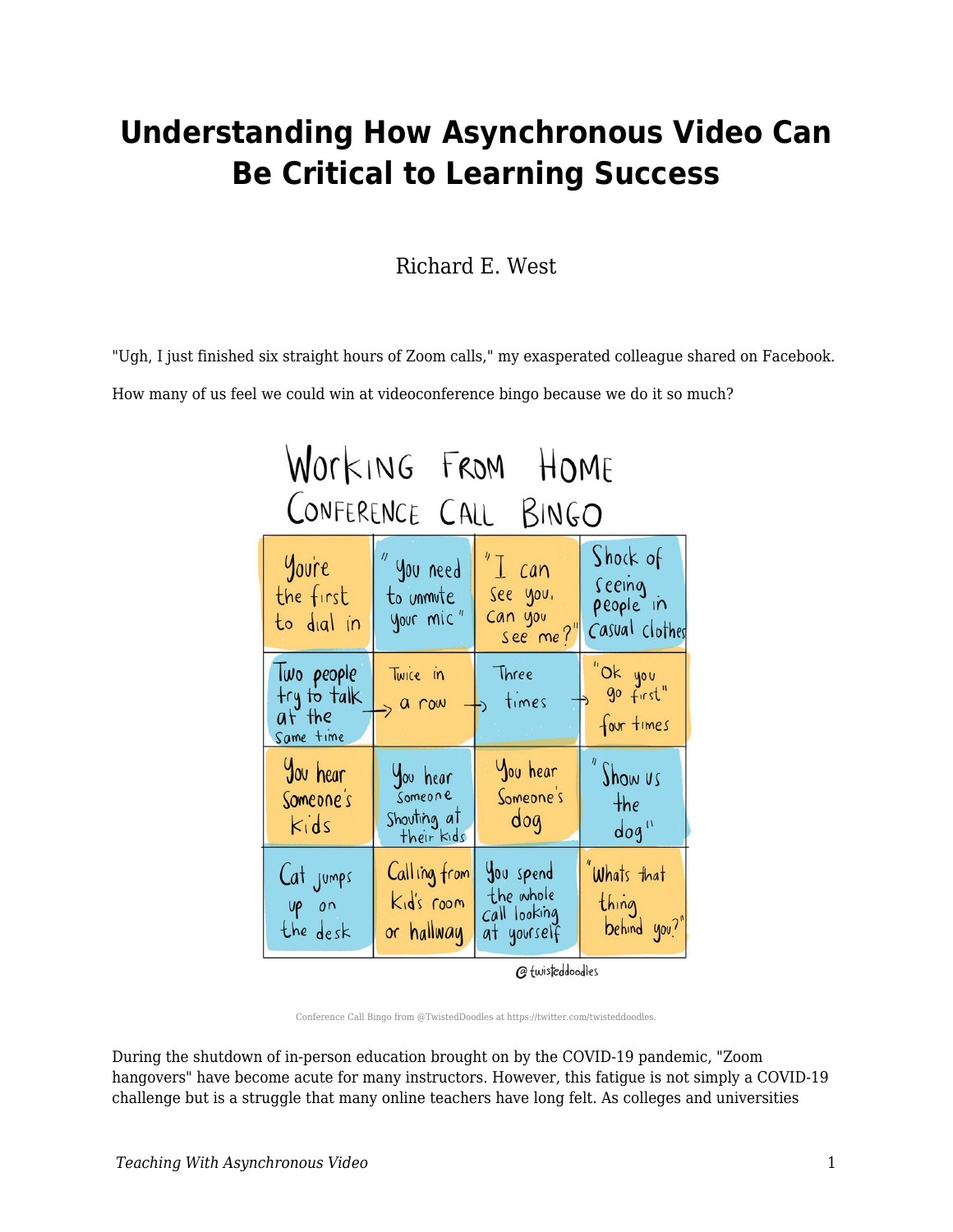move increasing numbers of courses into online or hybrid settings, many instructors mourn the loss of personal connections with students. After all, most of these professionals chose teaching in part because they enjoy student interactions. They often find it unsatisfying to instead teach to a computer screen, with less of a personal relationship with students.

# **PLEASE END THIS MEETING** theawesomept.com **EFORE MY BRAIN MELTS**

#### **The Benefits and Challenges of Synchronous Video**

In an effort to develop that connection, many faculty use videoconferencing software, such as Zoom, Google Meet, or Microsoft Teams, because it most closely approximates the in-person teaching experience. Everyone is together at the same time, and the instructor can present ideas, divide the class into breakout rooms, and talk to students "face to face." Synchronous video teaching—video sessions in which everyone participates at the same time—has some powerful benefits, and it does increase the feeling of immediacy and social presence within a class.

However, synchronous video also has serious limitations and cannot be the answer for all online learning. First, it is not convenient for many students, such as those who are at work during class or who live in different time zones. Many of these students seek online learning to find flexibility in how they learn, and synchronous video limits that flexibility.

Second, long synchronous video sessions can be cognitively tiring. Whereas in-person teaching often involves moments of breaking into groups, walking around the room, transitioning from one class to another, and looking away from the professor to take notes during a discussion, during videoconference teaching, all of these things happen sitting in one position, looking at one computer screen.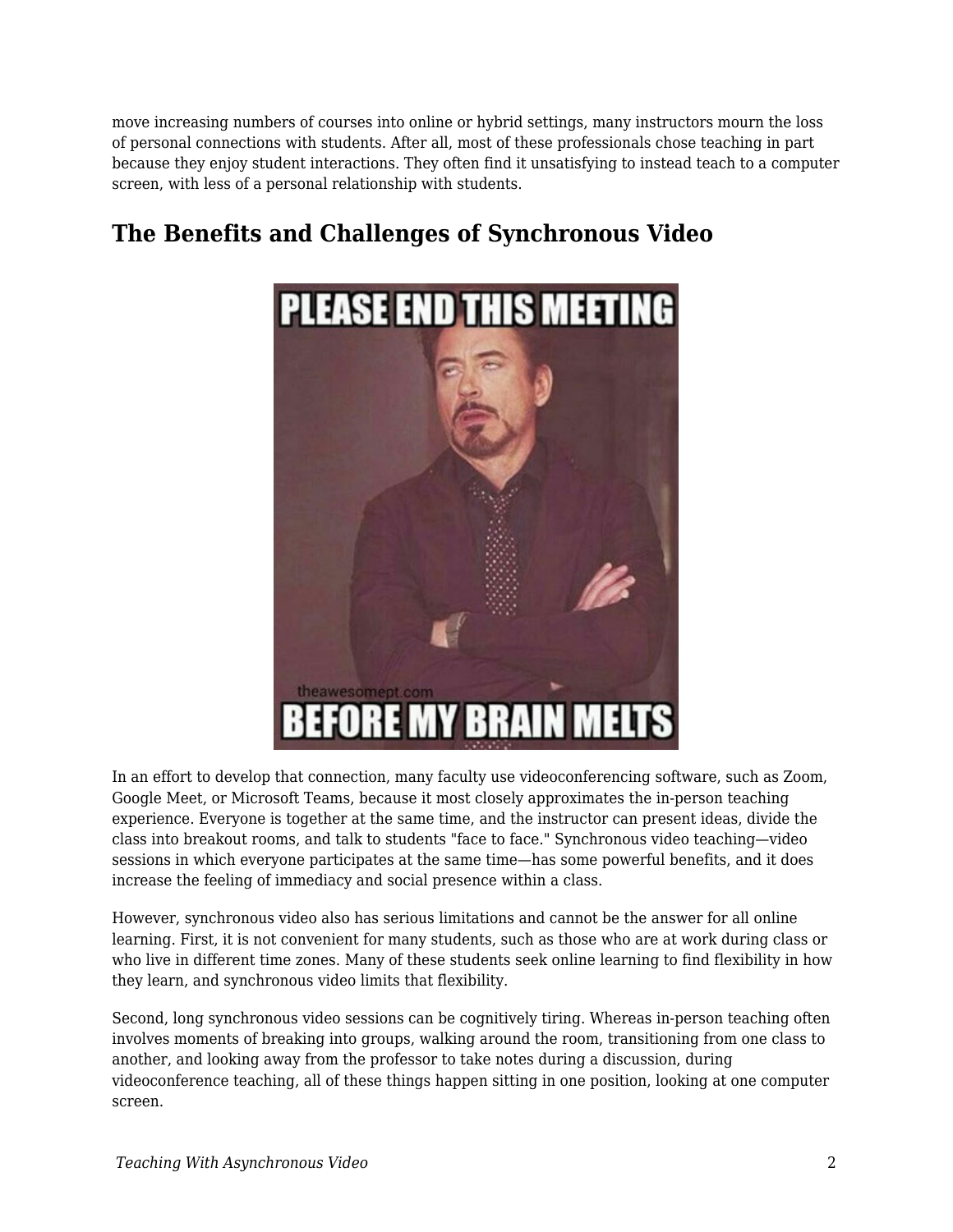If done for too long, videoconferencing is a recipe for physical and mental exhaustion. As Suzanne Degges-White wrote, long videoconferencing meetings can be fatiguing: "From a numb butt to an aching back to a dull, throbbing headache and eye strain, hours spent in one position at furniture never designed for long-term sitting can leave us feeling cranky, achy, and a lot worse about life."<sup>Footnote1</sup>

#### **An Emerging Alternative: Asynchronous Video**

How can instructors create the rich, personal connections that benefit student learning without hours of videoconferencing? One strategy is to use asynchronous video. In contrast to videoconferencing, asynchronous video technologies enable students and faculty to record video responses as part of a discussion but without the requirement that it happen at the same time. This means participants can record their videos when and where they want to. It also means they can view others' videos at a time and place of their choosing, or they can break up how they view the videos so that they have important breaks in the middle of the conversation.

Besides increased flexibility, asynchronous video discussions have been found to have many other benefits:

- Rich conversation-like exchanges
- Increased social presence and feeling of immediacy in a class
- Improved student motivation
- Stronger faculty/student relationships
- Improved collaboration and sense of "trust" of group members
- Easier and better feedback on performance
- Increased participation from some groups of students, such as introverts, who prefer asynchronous interaction

Various research studies have cited these benefits, Footnote2 but it is important to note that these studies do not show asynchronous video as a panacea. Indeed, some students appear to prefer text-based discussions. This is not surprising—no two students are the same, and they will have different preferences for how they learn. However, asynchronous video clearly can have a powerful, positive effect in reaching students and developing connections with them in ways that text-based discussions cannot, and it can do this in a much more flexible way than synchronous videoconferencing.

#### **How Can Instructors Use Asynchronous Video?**

With any new technology, we may struggle at first to see how asynchronous video can be integrated into our daily work lives. However, we can answer the question of when we could use asynchronous video by first asking "When do I want or need to communicate with others?" If those times of communication require efficiency, often text is faster (although not always—we found in our research that at least sometimes extraverts can feel they communicate faster via video and not everyone is a fast typist). However, if you want to build stronger relationships when communicating with others, and if that communication is at a distance, then asynchronous video may be a great solution. For example, Patrick Lowenthal and his co-authors have discussed how faculty can use asynchronous video as part of their teaching in various ways.<sup>Footnote3</sup> They list the following:

• Present questions to a class for students to discuss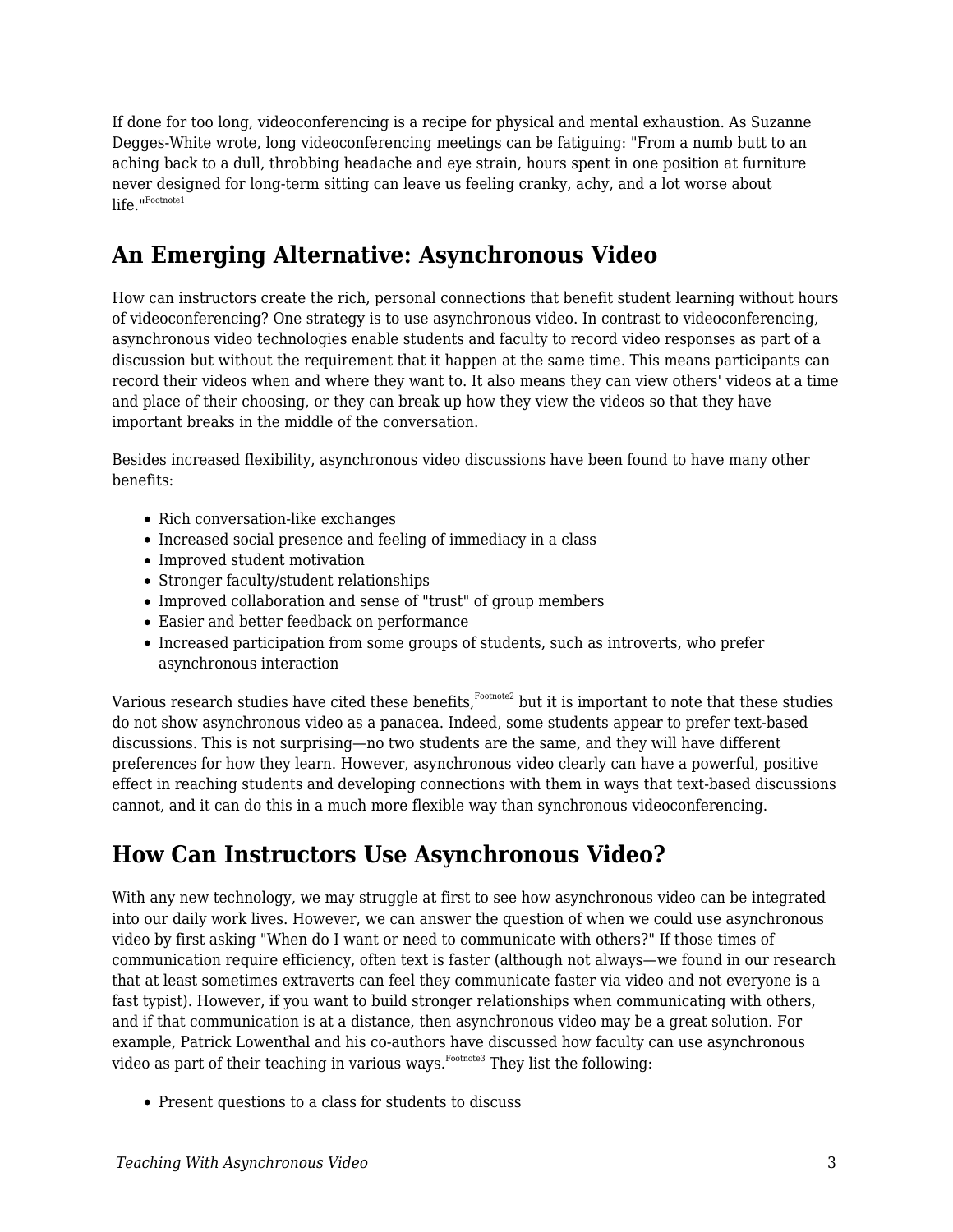- Give feedback on an assignment
- Check in on students doing internships or experiential projects
- Have students provide a quick update on their progress on a project
- Conduct an asynchronous review session for a quiz where students ask questions via video and the instructor responds via video for everyone to see
- Provide tutorials or screencast demonstrations of concepts or procedures
- Conduct brainstorming or ideation sessions, given that asynchronous video allows more time for people to compose their thoughts, reducing the likelihood of groupthink
- Improve student advising and mentoring through weekly or biweekly updates
- Improve alumni outreach by asking alumni to record quick video summaries of their work in a discipline or answers to student questions
- Increase consensus development on a team by asking each team member to share their independent thoughts on an issue
- Enable collaboration across countries and time zones
- Facilitate listening to diverse narratives around a social issue, collected separately but available for students to view and discuss
- Hold "water cooler" chit-chat discussions, given that apps such as Marco Polo and TikTok have already created a rising generation of students who interact casually through video in the same way their parents interacted through letter writing or email

Michael Moore, a pioneer in the discipline of online learning, once argued that there are three important types of interaction in an online course (see figure 1). First, students interact with each other. Second, they interact with the course materials themselves. Third, they interact with their instructor. These three types of interaction can be a guide to using asynchronous video effectively in online learning.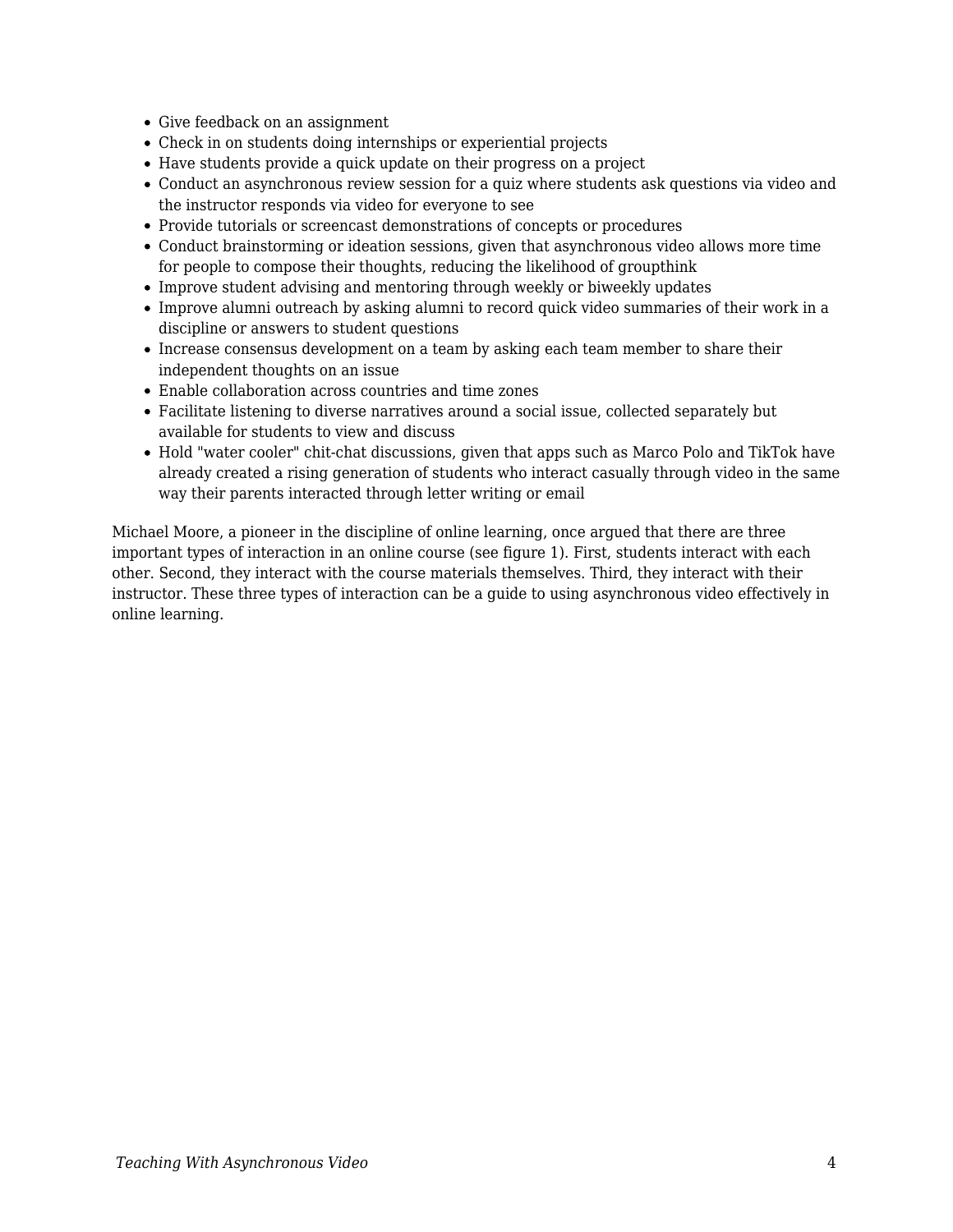## **Three Types of Interaction**



**Figure 1. Three types of interactions in online learning (Jered Borup, from [K–12 Blended Teaching,](https://edtechbooks.org/k12blended) [CC BY 2.0\)](https://creativecommons.org/licenses/by/2.0/)**

How can asynchronous video assist online courses? By improving how students interact with the learning content (through viewing content, instead of just reading it), improving how they interact with each other (through discussions, collaborations, and informal talk), and improving how they interact with their instructors (through question-and-answer activities and advising). Asynchronous video is not the only means to do these things, but it can be an effective way to add needed variety to the monotony of text-based discussions and videoconferencing fatigue, while still honoring the flexibility that has made online learning appealing.

#### **Acknowledgment**

This chapter was written with the support of EdConnect and previously published at [https://edtechbooks.org/-dBJy](https://er.educause.edu/blogs/2021/2/unbounded-by-time-understanding-how-asynchronous-video-can-be-critical-to-learning-success).

#### **Notes**

- 1. Suzanne Degges-White, ["Zoom Fatigue: Don't Let Video Meetings Zap Your](https://www.psychologytoday.com/us/blog/lifetime-connections/202004/zoom-fatigue-dont-let-video-meetings-zap-your-energy) [Energy,"](https://www.psychologytoday.com/us/blog/lifetime-connections/202004/zoom-fatigue-dont-let-video-meetings-zap-your-energy) *Psychology Today,* April 4, 2020.
- 2. Kori Inkpen, Honglu Du, Asta Roseway, Aaron Hoff, and Paul Johns, "Video Kids: Augmenting Close Friendships with Asynchronous Video Conversations in VideoPal," *Proceedings of the SIGCHI Conference on Human Factors in Computing Systems*, May 2012, 2,387–2,396; Jered Borup, Charles R. Graham, and Andrea Velasquez, ["The Use of Asynchronous Video](https://www.researchgate.net/publication/255568043_The_Use_of_Asynchronous_Video_Communication_to_Improve_Instructor_Immediacy_and_Social_Presence_in_a_Blended_Learning_Environment) [Communication to Improve Instructor Immediacy and Social Presence in a Blended Learning](https://www.researchgate.net/publication/255568043_The_Use_of_Asynchronous_Video_Communication_to_Improve_Instructor_Immediacy_and_Social_Presence_in_a_Blended_Learning_Environment) [Environment,"](https://www.researchgate.net/publication/255568043_The_Use_of_Asynchronous_Video_Communication_to_Improve_Instructor_Immediacy_and_Social_Presence_in_a_Blended_Learning_Environment) in *Blended Learning across Disciplines: Models for Implementation*, ed. Andrew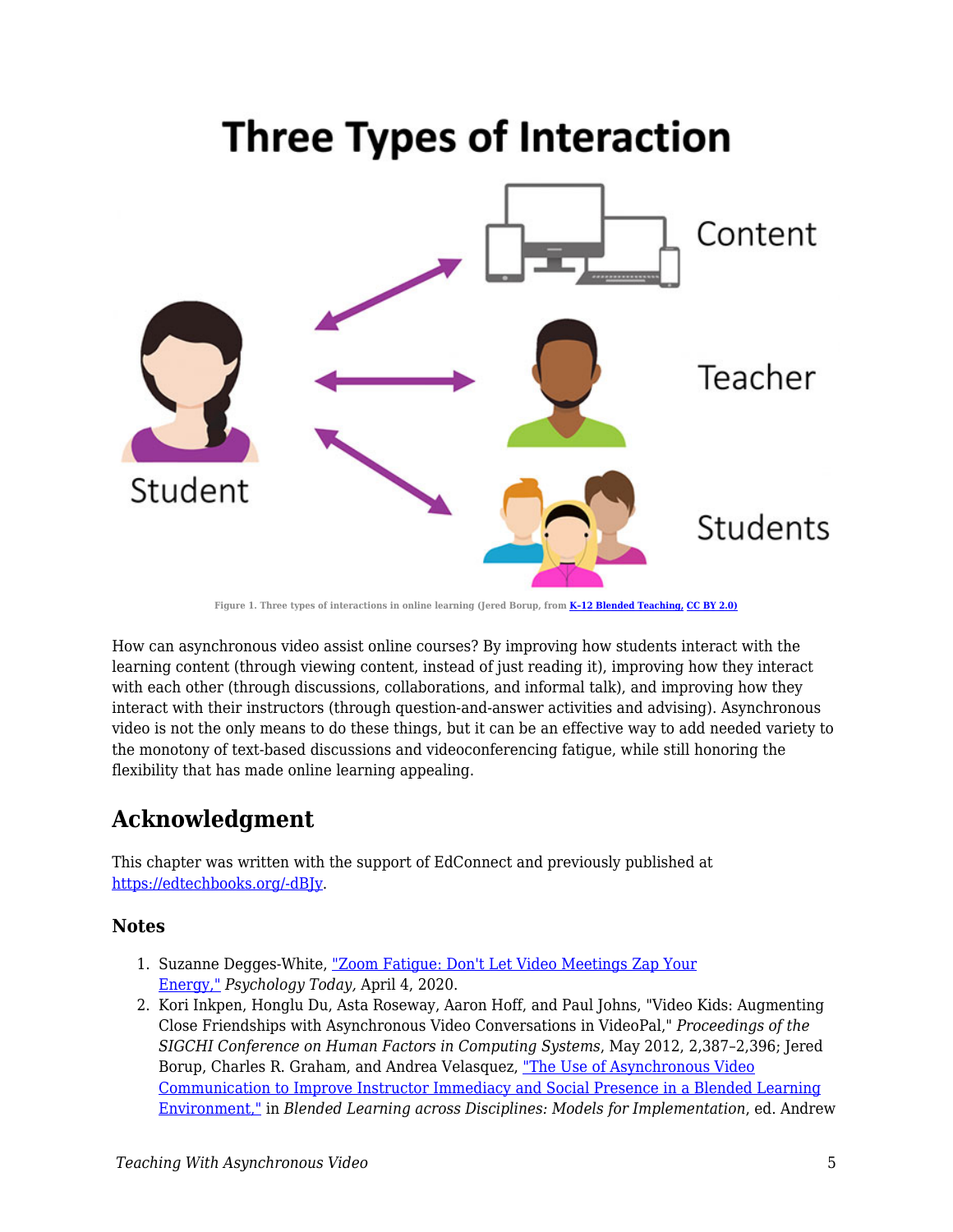Kitchenham (Hershey, PA: IGI Global, 2011), 38–57; Jered Borup, Richard E. West, and Charles R. Graham, ["Improving Online Social Presence through Asynchronous Video,"](https://www.sciencedirect.com/science/article/abs/pii/S109675161100073X) *The Internet and Higher Education* 15, no. 3 (2012): 195–203; Michael E. Griffiths and Charles R. Graham, ["The](https://www.researchgate.net/publication/242071788_The_potential_of_asynchronous_video_in_online_education) [Potential of Asynchronous Video in Online Education,"](https://www.researchgate.net/publication/242071788_The_potential_of_asynchronous_video_in_online_education) *Distance Learning* 6 no. 2 (2009): 13; Michael E. Griffiths and Charles R. Graham, ["Using Asynchronous Video to Achieve Instructor](https://www.researchgate.net/publication/255566987_Using_asynchronous_video_to_achieve_instructor_immediacy_and_closeness_in_online_classes_Experiences_from_three_cases) [Immediacy and Closeness in Online Classes: Experiences from Three Cases,"](https://www.researchgate.net/publication/255566987_Using_asynchronous_video_to_achieve_instructor_immediacy_and_closeness_in_online_classes_Experiences_from_three_cases) *International Journal on E-Learning* 9 no. 3 (January 2010): 325–340; Cynthia Clark, Neal Strudler, and Karen Grove, ["Comparing Asynchronous and Synchronous Video vs. Text Based Discussions in](https://eric.ed.gov/?id=EJ1067484) [an Online Teacher Education Course,"](https://eric.ed.gov/?id=EJ1067484) *Online Learning* 19 no. 3 (2015): 48–69; and Amy Pavel, Dan B. Goldman, Björn Hartmann, and Maneesh Agrawala, ["VidCrit: Video-Based](https://dl.acm.org/doi/10.1145/2984511.2984552) [Asynchronous Video Review,"](https://dl.acm.org/doi/10.1145/2984511.2984552) *Proceedings of the 29th Annual Symposium on User Interface Software and Technology*, October 2016, 517–528).

3. Patrick Lowenthal, Jered Borup, Richard E. West, and Leanna Archambault, ["Thinking Beyond](https://www.learntechlib.org/primary/p/216192/) [Zoom: Using Asynchronous Video to Maintain Connection and Engagement during the](https://www.learntechlib.org/primary/p/216192/) [COVID-19 Pandemic,"](https://www.learntechlib.org/primary/p/216192/) *Journal of Technology and Teacher Education* 28 no. 2 (2020): 161–169.